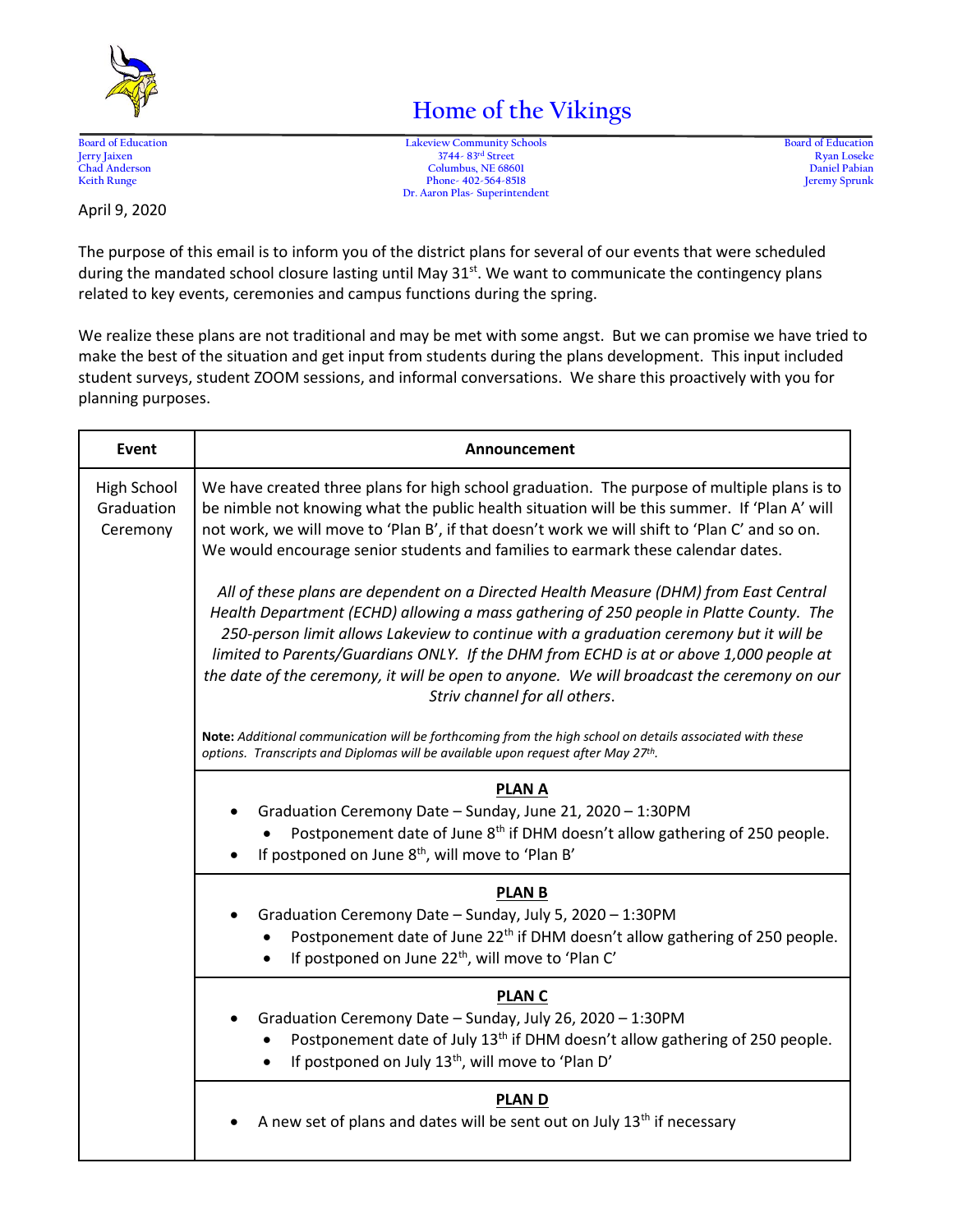| High School<br>Prom                  | Prom will be re-scheduled for Saturday, June 6th. If directed health measures do not allow<br>public gatherings of 250 people on May 22nd, the event will be <b>canceled</b> . We understand<br>the disappointment this will cause for our students and all those who have worked<br>tirelessly to plan this special event. However, we must remember that this is in the best<br>interest of protecting the health and safety of our students, faculty, families, and our<br>community at-large. We sincerely appreciate the efforts of all who have dedicated their<br>time to planning for prom.<br>IF CANCELED - The Post Prom Committee may schedule a celebration without the dance<br>later in the summer. If they do, LCS will communicate that plan as soon as it is available. |
|--------------------------------------|------------------------------------------------------------------------------------------------------------------------------------------------------------------------------------------------------------------------------------------------------------------------------------------------------------------------------------------------------------------------------------------------------------------------------------------------------------------------------------------------------------------------------------------------------------------------------------------------------------------------------------------------------------------------------------------------------------------------------------------------------------------------------------------|
| <b>Honors Night</b>                  | A video will be released on the Lakeview Striv Channel at the originally scheduled time for<br>Honors Night which is May 12 <sup>th</sup> at 7PM. This video will replace the normal ceremony but<br>will announce all of the normal scholarships/awards.                                                                                                                                                                                                                                                                                                                                                                                                                                                                                                                                |
| Summer<br>School                     | The school district is currently evaluating whether summer school will be possible given the<br>current circumstances. Families can anticipate additional information from the school in<br>the coming weeks on the status of summer school. We are trying to create multiple options<br>throughout the summer based on health guidance at that time.                                                                                                                                                                                                                                                                                                                                                                                                                                    |
| Spring<br>Activities                 | The Directed Health Measure issued by the Governor included canceling all school<br>extracurricular activities through May 31, 2020. This means all spring activity seasons have<br>been canceled.                                                                                                                                                                                                                                                                                                                                                                                                                                                                                                                                                                                       |
| <b>School Facility</b><br><b>Use</b> | School facilities are closed to visitors. This includes internal and exterior facilities. We have<br>signs posted in exterior portions of campus that include potential "high touch" school<br>equipment (e.g., playgrounds, etc.). This is a prudent step consistent with the<br>recommendations from public health.                                                                                                                                                                                                                                                                                                                                                                                                                                                                    |

We understand that the school closure may present many questions for students and families. We will do our best to address your questions in the coming weeks with subsequent communication. For now, we would ask for your patience and grace. We encourage families to continue checking their email, text messages, LCS social media platforms, and our website for additional updates and information. Thank you again for your support of our schools during this time. We will get through this together! Go Vikings!

Sincerely,

*Aaron Plas*

Dr. Aaron Plas Superintendent Lakeview Community Schools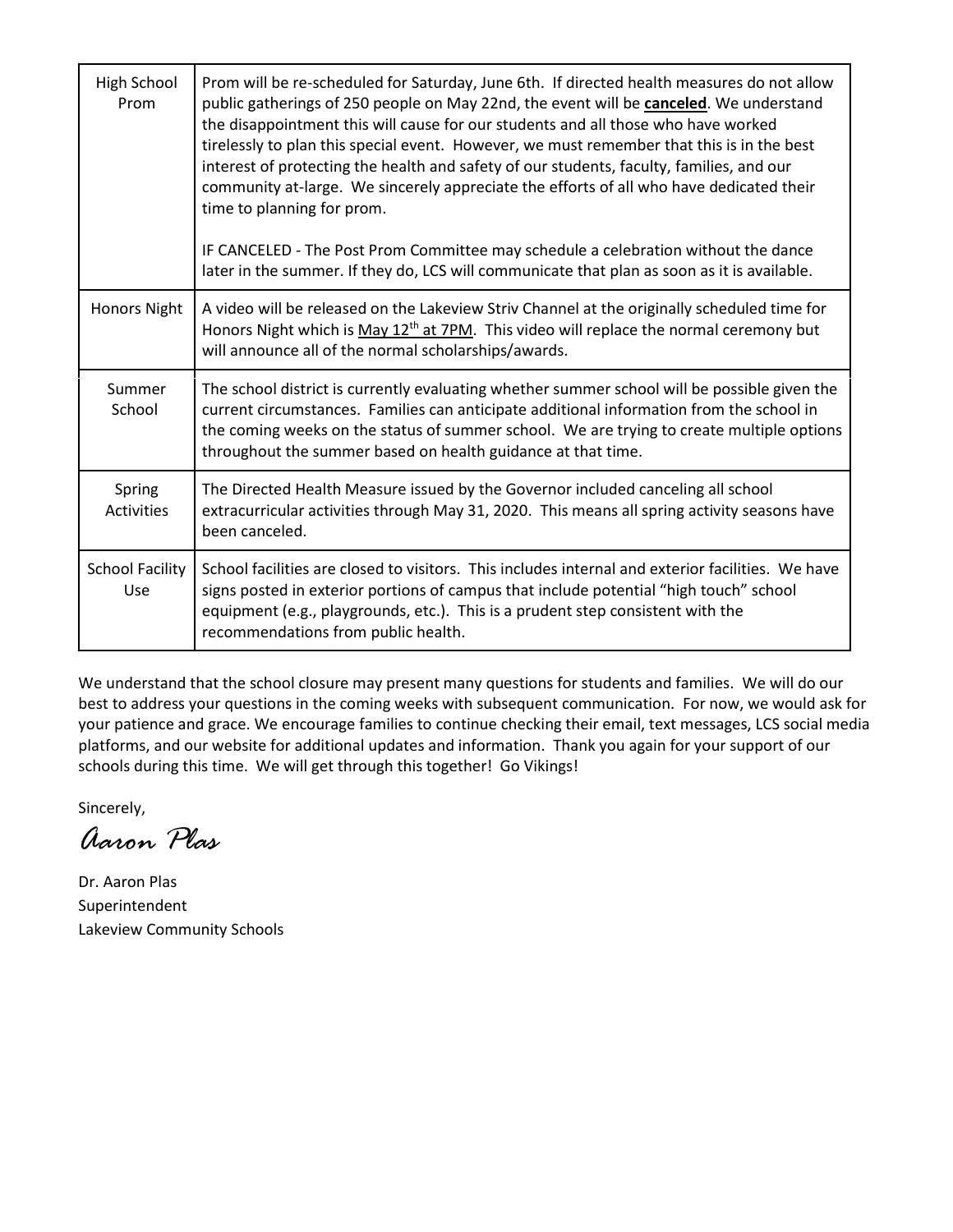El propósito de este correo electrónico es informarle sobre los planes del distrito para varios de nuestros eventos que fueron programados durante el cierre obligatorio de la escuela hasta el 31 de mayo. Queremos comunicar los planes de contingencia relacionados con eventos clave, ceremonias y funciones del campus durante la primavera.

Nos damos cuenta de que estos planes no son tradicionales y pueden encontrarse con cierta angustia. Pero podemos prometer que hemos tratado de sacar lo mejor de la situación y obtener información de los estudiantes durante el desarrollo de los planes. Esta entrada incluyó encuestas de estudiantes, sesiones de ZOOM de estudiantes y conversaciones informales. Compartimos esto de manera proactiva con usted para fines de planificación.

| Evento                                      | <b>Anuncio</b>                                                                                                                                                                                                                                                                                                                                                                                                                                                                                                                                                                                                                                                                                                                                             |
|---------------------------------------------|------------------------------------------------------------------------------------------------------------------------------------------------------------------------------------------------------------------------------------------------------------------------------------------------------------------------------------------------------------------------------------------------------------------------------------------------------------------------------------------------------------------------------------------------------------------------------------------------------------------------------------------------------------------------------------------------------------------------------------------------------------|
| Ceremonia de<br>graduación de<br>secundaria | Hemos creado tres planes para la graduación de la escuela secundaria. El propósito de los<br>planes múltiples es ser ágil sin saber cuál será la situación de salud pública este verano. Si el<br>"Plan A" no funciona, pasaremos al "Plan B", si eso no funciona, pasaremos al "Plan C" y así<br>sucesivamente. Alentamos a los estudiantes mayores y a las familias a asignar estas fechas<br>del calendario.                                                                                                                                                                                                                                                                                                                                            |
|                                             | Todos estos planes dependen de una Medida de salud dirigida (DHM) del Departamento de<br>Salud de East Central (ECHD) que permite una reunión masiva de 250 personas en el<br>condado de Platte. El límite de 250 personas permite que Lakeview continúe con una<br>ceremonia de graduación, pero se limitará SOLAMENTE a los padres / tutores. Si el DHM de<br>ECHD es igual o superior a 1,000 personas en la fecha de la ceremonia, estará abierto a<br>cualquiera. Transmitiremos la ceremonia en nuestro canal Striv para todos los demás.<br>Nota: La escuela secundaria recibirá una comunicación adicional sobre los detalles asociados con estas opciones. Las transcripciones y diplomas<br>estarán disponibles a pedido después del 27 de mayo. |
|                                             | <b>PLAN A</b><br>Fecha de la Ceremonia de Graduación - Domingo 21 de junio de 2020 - 1:30 PM<br>Fecha de aplazamiento del 8 de junio si DHM no permite la reunión de 250<br>personas.<br>Si se pospone el 8 de junio, pasará al "Plan B"                                                                                                                                                                                                                                                                                                                                                                                                                                                                                                                   |
|                                             | <b>PLAN B</b><br>Fecha de Ceremonia de Graduación - Domingo 5 de julio de 2020 - 1:30 PM<br>· Fecha de aplazamiento del 22 de junio si DHM no permite la reunión de 250<br>personas.<br>· Si se pospone el 22 de junio, pasará al "Plan C"                                                                                                                                                                                                                                                                                                                                                                                                                                                                                                                 |
|                                             | <b>PLANC</b><br>· Fecha de Ceremonia de Graduación - Domingo 26 de julio de 2020 - 1:30 PM<br>· Fecha de aplazamiento del 13 de julio si DHM no permite la reunión de 250<br>personas.<br>• Si se pospone el 13 de julio, pasará al "Plan D"                                                                                                                                                                                                                                                                                                                                                                                                                                                                                                               |
|                                             | <b>PLAND</b><br>Se enviará un nuevo conjunto de planes y fechas el 13 de julio si es necesario                                                                                                                                                                                                                                                                                                                                                                                                                                                                                                                                                                                                                                                             |